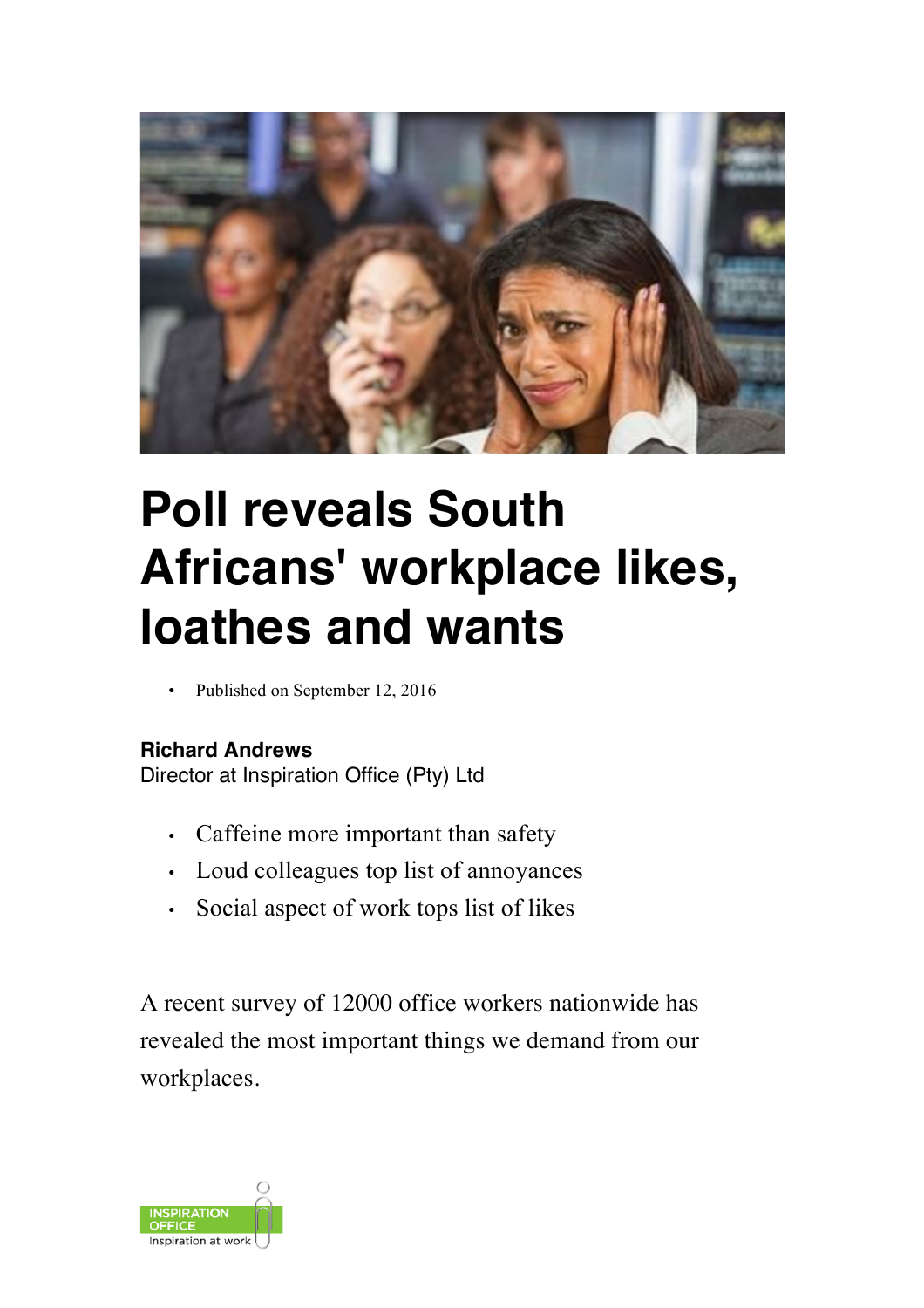The survey also uncovered the things we like best and hate most about the place where we spend a third of our lives.

Richard Andrews, Managing Director of Inspiration Office, an Africa-wide office space and furniture consultancy with offices in Johannesburg and Cape Town, said that the poll threw up some surprising findings.

"We asked people what was the most important thing for them in the workplace and 95% said access to good tea and coffee."

"This topped the list ahead of security (91%) and a healthy environment (87%) of what South Africans see as most important in the workplace."

Rounding out the most important things was natural light (85%), greenery (71%), canteens (65%) and comfortable chairs (52%).

"Essentially it's all the smaller things that people really need to be happy in the workplace," said Andrews.

The poll also quizzed people on their biggest annoyances at the workplace.

Top of the list was loud colleagues, followed by colleagues who "smelled up the place" by eating lunch at their desk.

Third was 'unbearable bosses.'

"It seems as many offices move to open plan design, the trend of squeezing more people into less space has brought workers in

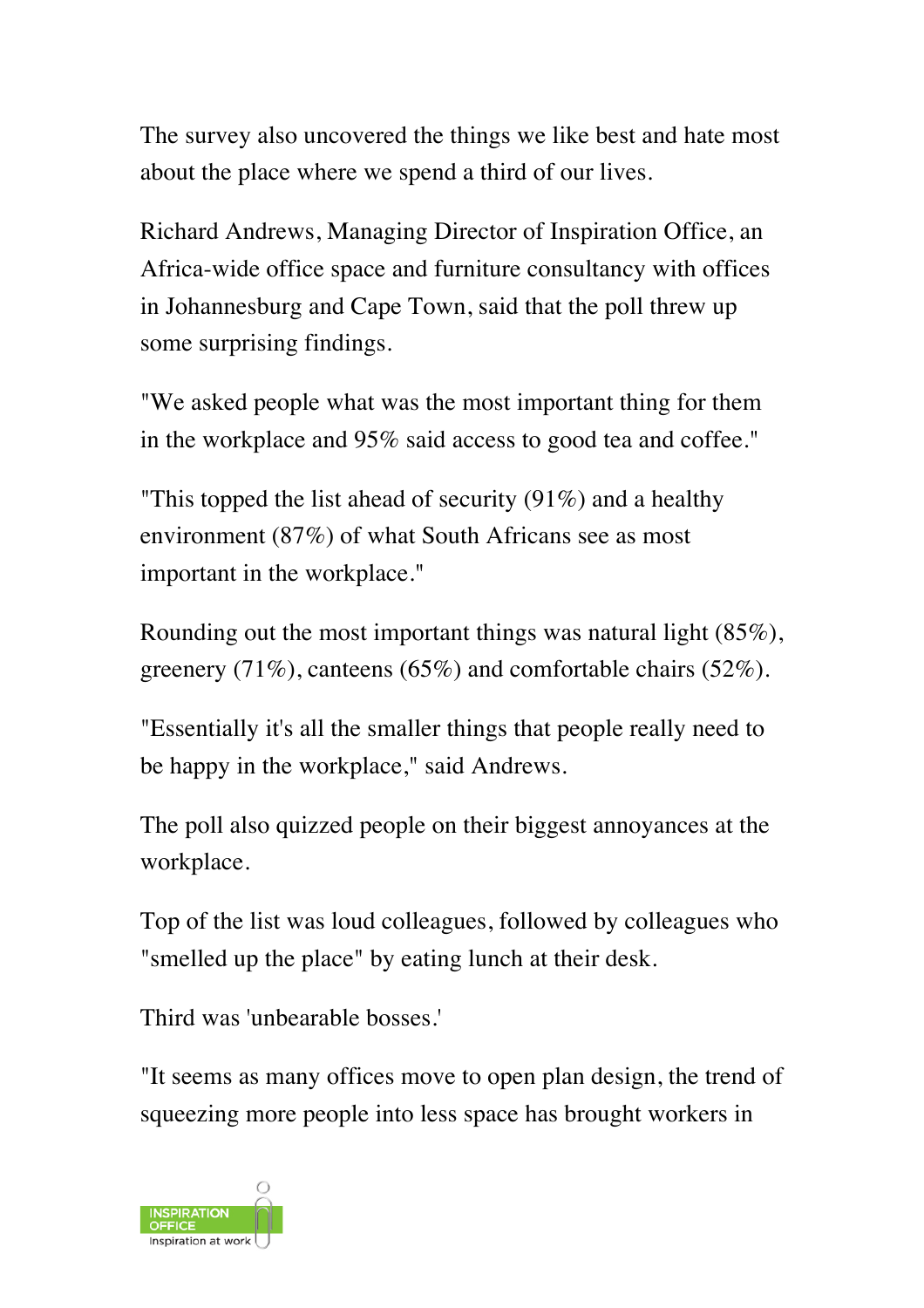closer proximity to each other. There is nowhere to hide from other peoples' habits.

"People talking loudly on the phone, endless talking to colleagues and making a general ruckus (88%) topped the list of the biggest peeve."

"This was followed closely by people who eat lunch at their desks thereby smelling up the workspace (76%)."

Andrews added that bad bosses (66%) was in third place particularly those that were hyper-critical and micro managers. Lack of privacy also featured with just over 50% citing that as an office downside.

Other strong office dislikes were dreary spaces, long meetings, dress codes and working hours.

When asked about the best things about the workplace, the social aspect of meeting new people and becoming friends with certain colleagues was the best thing about the workplaces according to 80% of respondents.

Also favourable was the 'learning and personal development' that workplaces offered (61%) and this was followed by 'a place to make money' at 49%.

Filling out the remaining office positives was 'stimulation', 'sense of worth', and 'contribution to society.'